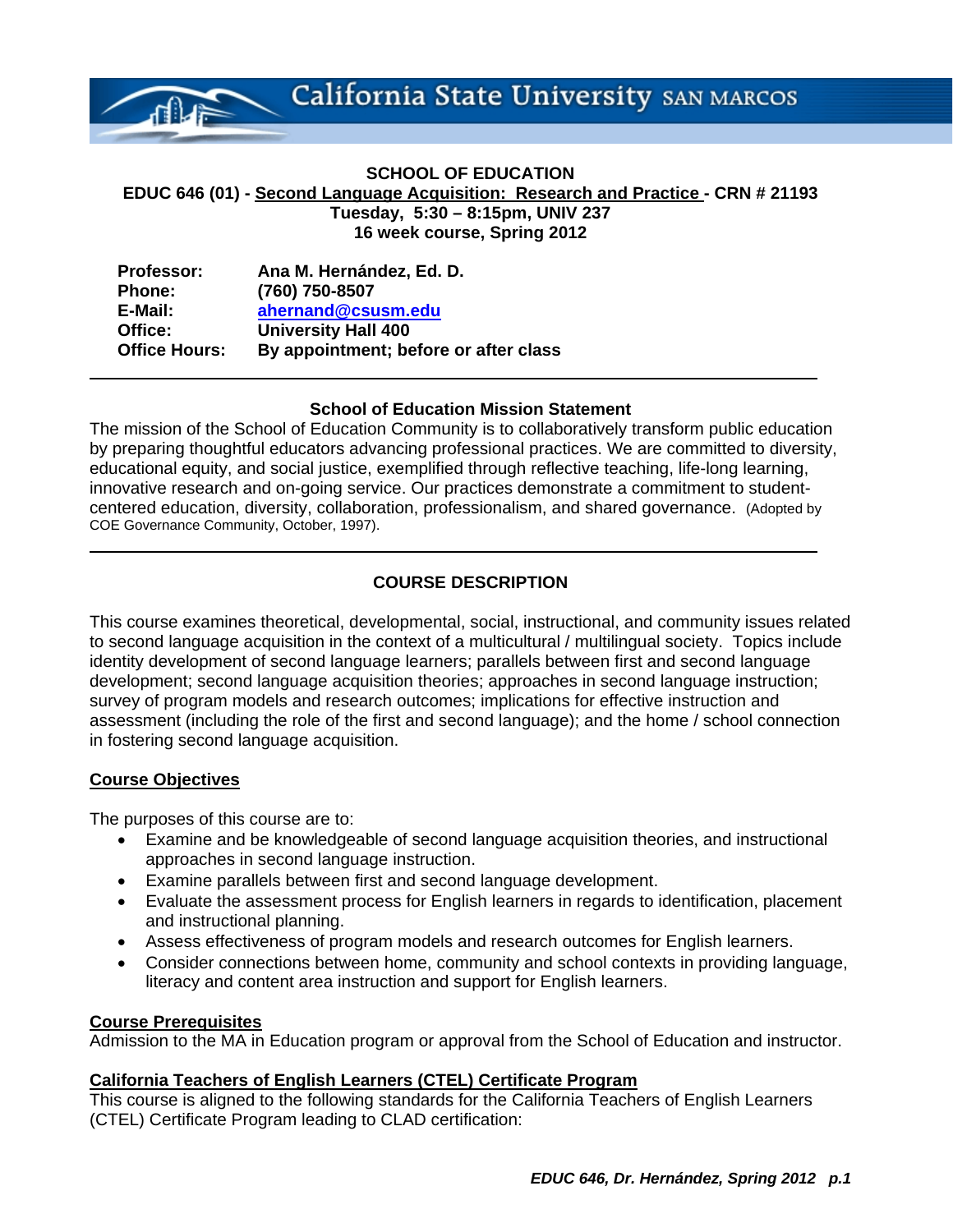# **CTEL Standard 4: Language Structure and Use**

- to develop research-based conceptual understanding of language systems, structures, forms, functions, and variation
- to analyze how language forms and structures that affect English Learners' comprehension and production of aural and written language
- to identify effective strategies to promote English Learners' literacy and communicative competence
- to instruct and assess English Learners language development, communicative competence, and academic achievement
- to identify and address areas in which to build positive transfers from the first language to the second and specific linguistic and sociolinguistic challenges English Learners may experience in developing social and academic English

# **CTEL Standard 5: First- and Second-Language Development and Their Relationship to Academic Achievement**

- to analyze current research-based theories, processes, and stages of language acquisition, including the cognitive processes involved in language acquisition and the difference between first- and second-language acquisitions
- to demonstrate application to instructional planning and practices for teaching literacy to English Learners
- to demonstrate an understanding of cognitive, linguistic, physical, affective, sociocultural, and political factors that can affect second language development
- to build upon students' prior knowledge and promote their language development and academic achievement

# **GENERAL CONSIDERATIONS**

# **Professional Disposition**

The School of Education mission statement and professional standards (see below) are the driving force behind all readings and activity related to this class. This course addresses many sensitive and controversial topics. We will be exploring these topics together and striving to expand our perspectives by considering the diverse lenses through which fellow educators see educational issues. Keep in mind that all students are expected to demonstrate professional behavior at all times. Professional behavior is defined herein as one that *consistently* demonstrates integrity, responsibility, tolerance, and respect for self and others. All students are expected to listen to different opinions, consider and reflect in depth on other points of view, and deal proactively with constructive criticism. Any unprofessional behavior is grounds for process and review of the candidate's continued participation in this course and/or program progress.

# **Outcomes and Standards**

The context for, and scope of this course is aligned with standards for the Cross-cultural Language and Academic Development (CLAD) endorsement, as articulated by the California Commission on Teacher Credentialing (CTC), and as approved by the faculty of the School of Education in development of the program approval documents. (Note: As of 2002, the CLAD competencies are collectively referred to as an *Authorization to Teach English Learners*.) Further consideration has been given to the alignment of standards for multicultural education as articulated by the National Council for Accreditation of Teacher Education (NCATE), the Interstate New Teacher Assessment and Support Consortium (INTASC), and the National Board for Professional Teaching Standards (NBPTS).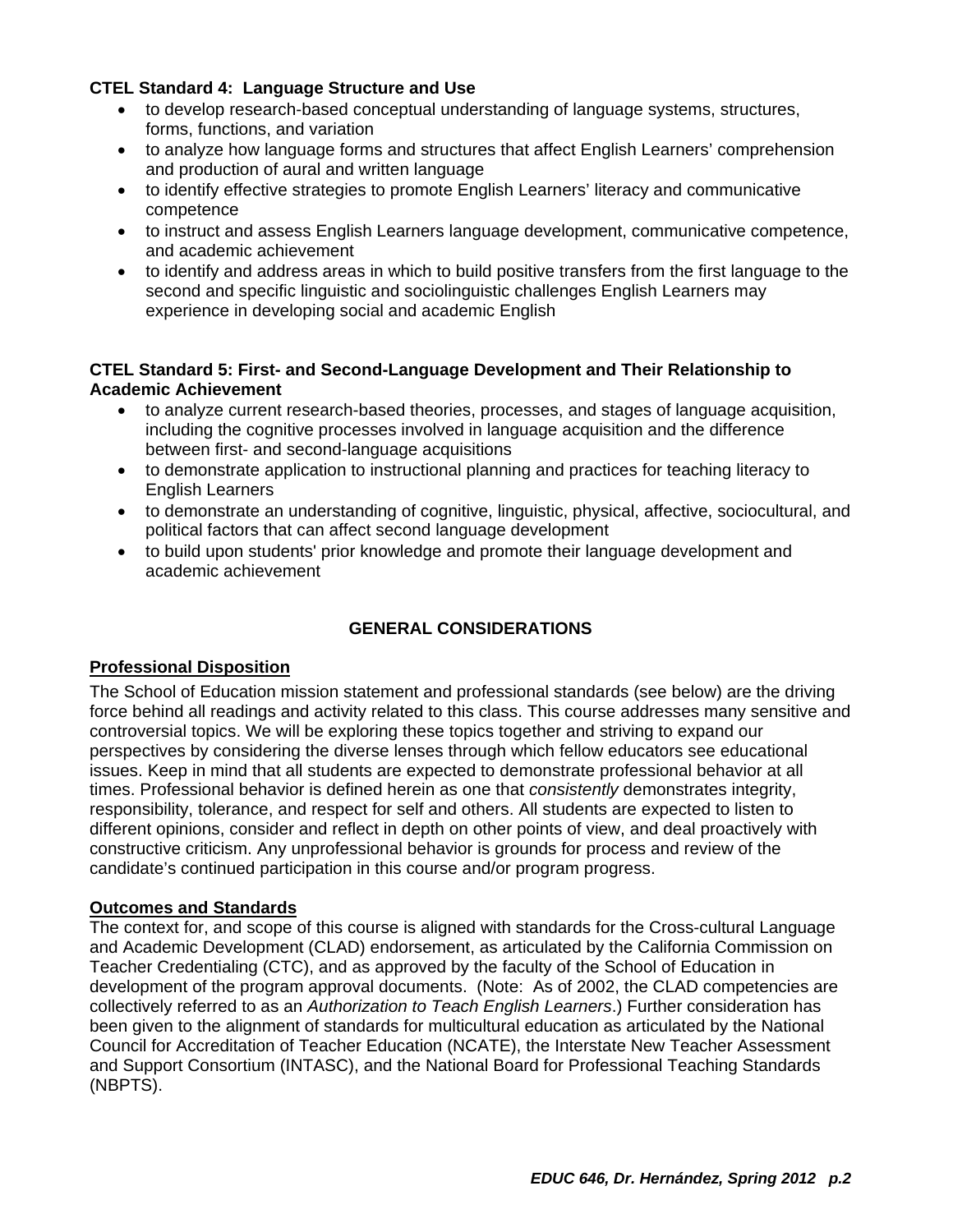# **Students with Disabilities Requiring Reasonable Accommodations**

Students are approved for services through the Disabled Student Services Office (DSS). The DSS Office is located in Craven Hall 4300, and can be contacted by phone at (760) 750-4905 or TTY (760) 750-4909. Students authorized by DSS to receive reasonable accommodations should meet with their instructor during office hours or, in order to ensure confidentiality, in a more private setting.

#### **School of Education Attendance Policy**

 the instructor as soon as possible. *(Adopted by the COE Governance Community, December, 1997).*  Due to the dynamic and interactive nature of courses in the School of Education, all students are expected to attend all classes and participate actively. At a minimum, students must attend more than 80% of class time, or s/he may not receive a passing grade for the course at the discretion of the instructor. *Said attendance presumes preparation for course with readings and assignments done prior to each class session***.** Individual instructors may adopt more stringent attendance requirements. Should the student have extenuating circumstances, s/he should contact

For this course: Students missing more than one class session cannot earn an A or A-. Students missing more than two class sessions cannot earn a B or B+. If you miss three (3) class sessions, you cannot receive a passing grade for the class. *Not participating on an online session (class) will be considered an absence from class.* 

Do strive for punctuality. Arriving late or leaving early by more than 20 minutes counts as an absence. Illness and emergencies are considered on a case-by-case basis. However, notifying the instructor does not constitute an excuse. All assignments must be turned in on due date even in case of an absence. Unless extraordinary circumstances are made known, this is not negotiable.

 extenuating circumstances, s/he should contact the instructor as soon as possible. *(Adopted by the*  Individual instructors may adopt more stringent attendance requirements. Should the student have *COE Governance Community, December, 1997).* 

# **CSUSM Academic Honesty Policy**

Students will be expected to adhere to standards of academic honesty and integrity, as outlined in the Student Academic Honesty Policy. All written work and oral presentation assignments must be original work. All ideas/materials that are borrowed from other sources must have appropriate references to the original sources. Any quoted material should give credit to the source and be punctuated with quotation marks.

Students are responsible for honest completion of their work including examinations. There will be no tolerance for infractions. If you believe there has been an infraction by someone in the class, please bring it to the instructor's attention. The instructor reserves the right to discipline any student for academic dishonesty in accordance with the general rules and regulations of the university. Disciplinary action may include the lowering of grades and/or the assignment of a failing grade for an exam, assignment, or the class as a whole."

Incidents of Academic Dishonesty will be reported to the Dean of Students. Sanctions at the University level may include suspension or expulsion from the University.

#### **Plagiarism:**

As an educator, it is expected that each student will do his/her own work, and contribute equally to group projects and processes. Plagiarism or cheating is unacceptable under any circumstance. If you are in doubt about whether your work is paraphrased or plagiarized see the Plagiarism Prevention for Students website http://library.csusm.edu/plagiarism/index.html. If there are questions about academic honesty, please consult the University catalog.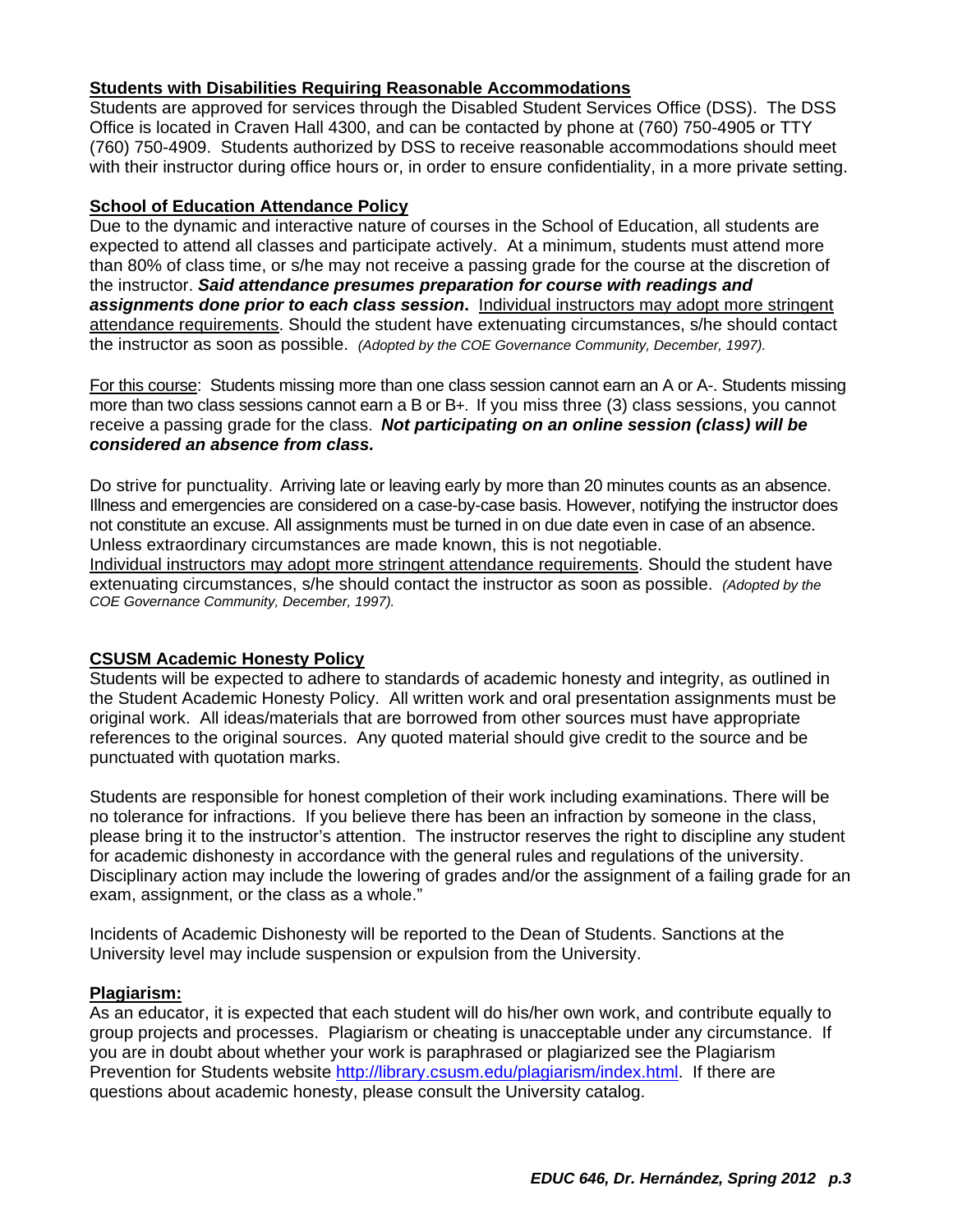# **Appeals**

Every student has the right to appeal grades, or appeal for redress of grievances incurred in the context of any class. Disputes may be resolved informally with the professor, or through the formal grades appeal process. For the latter, consult Dr. Patricia Prado-Olmos, Associate Dean.

#### **Graduate Writing Requirements**

The California State University maintains a Graduation Writing Assessment Requirement (GWAR) for master's candidates. This requirement must be achieved prior to Advancement to Candidacy. A master's candidate will satisfy the graduate writing requirement by receiving a passing score on a written product as assessed with the GWAR rubric. Toward the goal of providing opportunity for graduate students in the School of Education to satisfy the writing requirement, all papers in all graduate classes must adhere to the writing and format style guidelines detailed in the sixth edition of the Publication Manual of the American Psychological Association. **This manual is a required textbook for all CSUSM School of Education graduate-level courses.** 

#### **Use of Technology:**

Students are expected to demonstrate competency in the use of various forms of technology (i.e. word processing, electronic mail, Cougar Courses, use of the Internet, and/or multimedia presentations). Specific requirements for course assignments with regard to technology are at the discretion of the instructor. Keep a digital copy of all assignments. All assignments will be submitted on a hard copy. Details will be given in class. *Laptop use in class must be strictly related to our classroom activities. Be mindful of your personal disposition and refrain from engaging in personal computer business during class or this could affect your participation grade.* 

# **COURSE REQUIREMENTS**

# **Class Structure**

This course is structured as a graduate-level seminar. The success of a seminar course is dependent upon each and every participant being well prepared. **As noted elsewhere, being prepared means that all readings and assignments and other preparations are done** *prior* **to each class session.** 

My role will be to "facilitate" and to intervene or redirect class discussions as necessary, rather than to exclusively lecture on a weekly basis, or be the main focus of the class. You will work to develop your knowledge base through the readings, discussions, presentations, activities and assignments. Multiple approaches, methods, and teaching experiences are necessary strategies to accommodate various learning styles. Class formats and learning structures will vary and include whole and small group discussion, pair work (e.g., weekly Readings Discussion Leaders), and online work. *Note: I reserve the right to change, add to, or delete any material or assignment from the course.* 

# **Grading Policy & Grading Scale:**

All assignments are due on the dates indicated below. Assignments turned in late will not receive full credit; they will be ranked on grade lower. Please manage your time and plan accordingly. Assignments must be typewritten, double-spaced and with standard margins unless completed in class. Written assignments will be graded with rubric scales for content and context (detail, logic, synthesis of information, depth of analysis, etc.) and mechanics (grammar, syntax, spelling, format, uniformity of citations, etc.). All assignments should reflect graduate level composition and use APA format. *Note: Professor reserves the right to change, add to, or delete any material or assignment from the course.*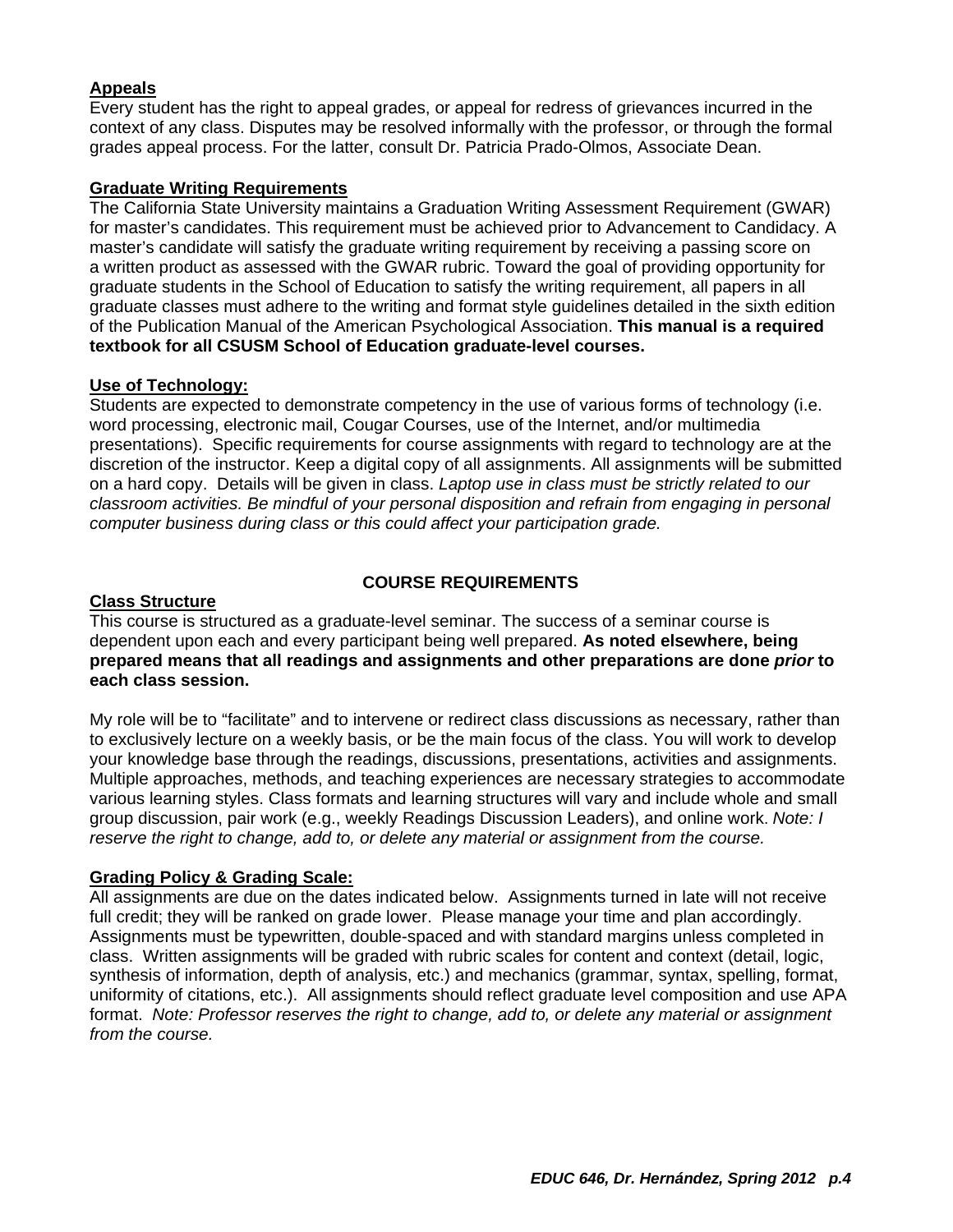The following grading scale will be used for this MA/graduate course:

| $93 - 100$ |       | $83 - 87$          | - B: |
|------------|-------|--------------------|------|
| $90 - 92$  | . A-; | $80 - 82$          | - B- |
| $88 - 89$  | B+;   | 79 – below Failing |      |

# **Students must receive a B- or higher in all coursework in order to be eligible for or remain in the School of Education graduate programs.**

#### **Required Texts**

Baker, C. (2011). *Foundations of bilingual education and bilingualism (5th edition).* Clevedon, England: Multilingual Matters.

California Department of Education. (2010). *Alternative educational programs for English learners: Research-based approaches* (eds.). Sacramento, CA: CDE Press. Available at http://cde.ca.gov/re/pn or sales office at (800) 995-4099.

The sixth edition of the Publication Manual of the American Psychological Association (APA) is a required textbook for all CSUSM School of Education graduate-level courses.

#### **Description of Assignments**

**1. Attendance/ Active Participation/Professional Dispositions (10 points)** 

You are expected to attend all class sessions and participate actively in class/online discussions and activities. In order to do so, you are expected to complete all required readings by the assigned date. *Please see attendance policy in this syllabus.* Being late and/or leaving class early will also lower your grade. Also your professional disposition is related to how you conduct yourself in class.

#### **2. Reading Discussions (10 points)**

Individually or in pairs, students will lead a class discussion on one of the required readings either in class or online. Students should identify 2-3 critical questions from the readings to lead the discussion. All students should reference the readings in their questions (discussion leaders) and in their responses (participation in discussions).

*Discussion Leader: (5 points) Participation in ALL Reading Discussions: (5 points)*  **DUE: Readings throughout the semester** 

# **Written Assignments**

**Note:** For the following written assignments, please consult the APA Manual (6<sup>th</sup> edition) for proper formatting and presentation guidelines (see www.apa.org). **Submission:** All 3 core written assignments must be submitted in **paper format**. Writing requirements for this class will be met as described in the assignments. Every course at the university, including this one, must have a writing requirement of at least 2500 words.

#### Assessment Review and CELDT Trends Study **CELD 1998** (25 points) **3. Assignment #1 – Due Session 6 - February 28, 2012 (Cougar Course)**  *See rubric for assignment at end of syllabus*

**Purpose**: The goal of this assignment is to examine various assessment and testing tools in place for English Learners, with attention to the state-mandated CELDT. The purpose of this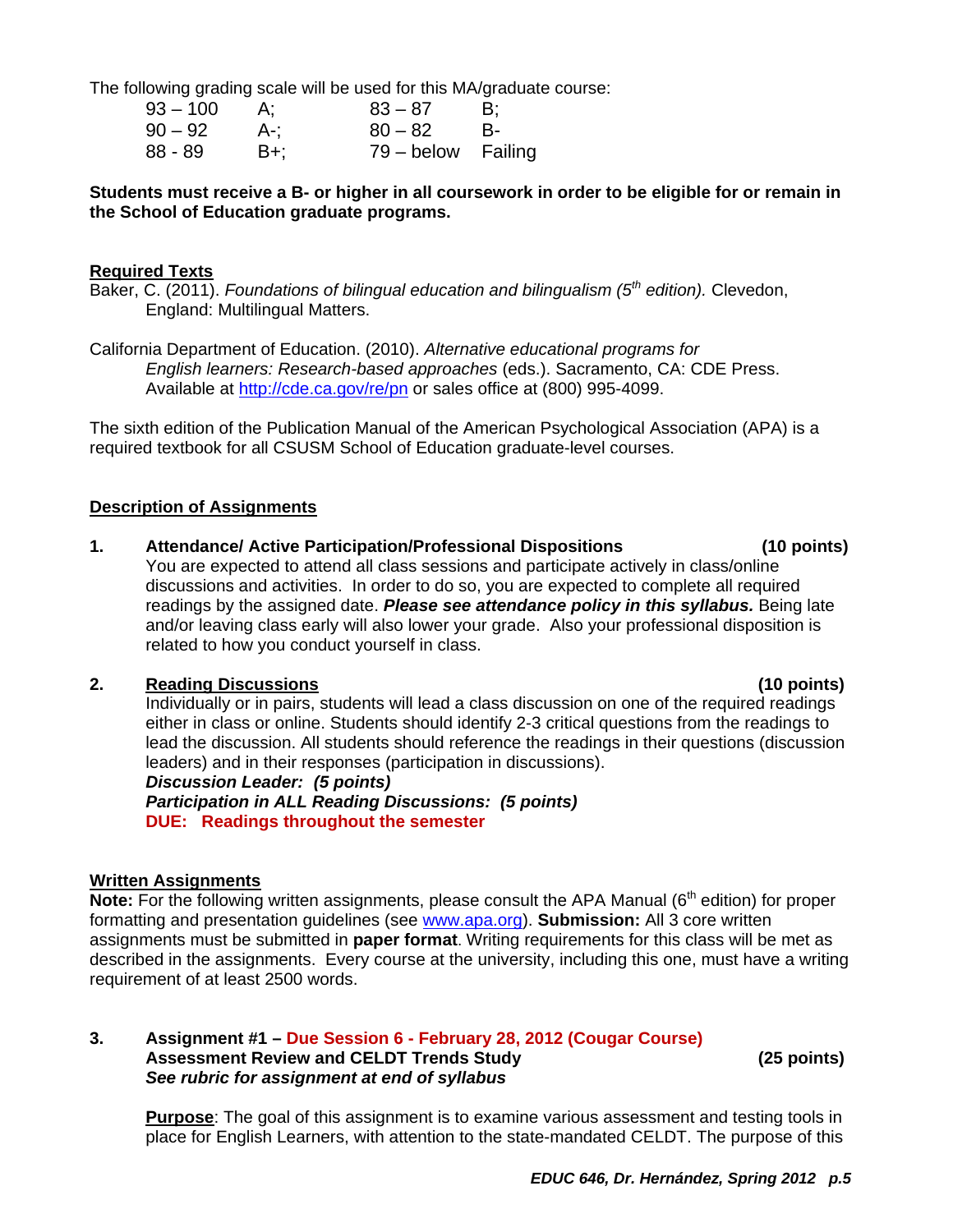assignment is to provide you with an opportunity to consider the full range of assessment tools to be used with English Learners in informing language, literacy, and content area development and achievement.

**Scope**: This assignment entails an examination of the components, process, and effectiveness of the CELDT (California English Language Development Test, mandated in California as of 2002) as implemented at your site of choice. (Note: If you are not familiar with the CELDT, see the California Department of Education website for CELDT information and reporting. The analysis portion of this assignment also entails an analysis of the various types of assessment tools that are needed to flesh out a fuller snapshot of English Learners' progress in the areas of language, literacy, and academic content areas.

First, locate and review CELDT scores over the past 5 years for your site and/or grade level of choice. What patterns do you see? What questions come to mind in examining any trends or patterns? Use the following questions to guide your analysis of the trends and factors related to CELDT scores over the past 5 years. Be sure to frame your analysis using the literature on assessment for this population.

**Format & Assessment of Written Assignment**: Discussion of above topics with clear headings, subheadings, and cogent analysis. 3-5 pages maximum (double spaced). Professor will share rubric scale for grading assignment with students in class.

**Written Assignment**: Based on the above information you have gathered, answer the following analysis questions:

- 1. What factors have likely influenced CELDT scores (e.g., site or district rezoning, who was included in the test scores, focus on literacy instruction, focus on testing under No Child Left Behind, site being designated a program improvement site, professional development, smaller classes, new programs or materials, etc.)? State outcomes with discussion of factors, clear subheadings and cogent analysis.
- 2. What aspects of CELDT score reporting need to be improved? For example, are CELDT scores reported at the student level? By student outcomes in different types of programs (Structured English Immersion, ELD, Sheltered instruction, bilingual education, etc. as available at the site) levels of detail to facilitate tracking of student progress by program placement or not? Why might this be the case? How might CELDT scores be impacted differentially by changes in the population? What are the implications for improved assessment data reporting?
- 3. Are standardized test score reports available for review together with CELDT scores? What is known about using the CELDT as a predictor of overall academic achievement? What other types of formative and summative assessment are in place? What other types of formative and summative assessment need to be utilized and included in order to provide a fuller picture of EL students' progress?
- 4. What other information/revelation did you find out about this topic? What questions are you pondering about or you still have about this topic?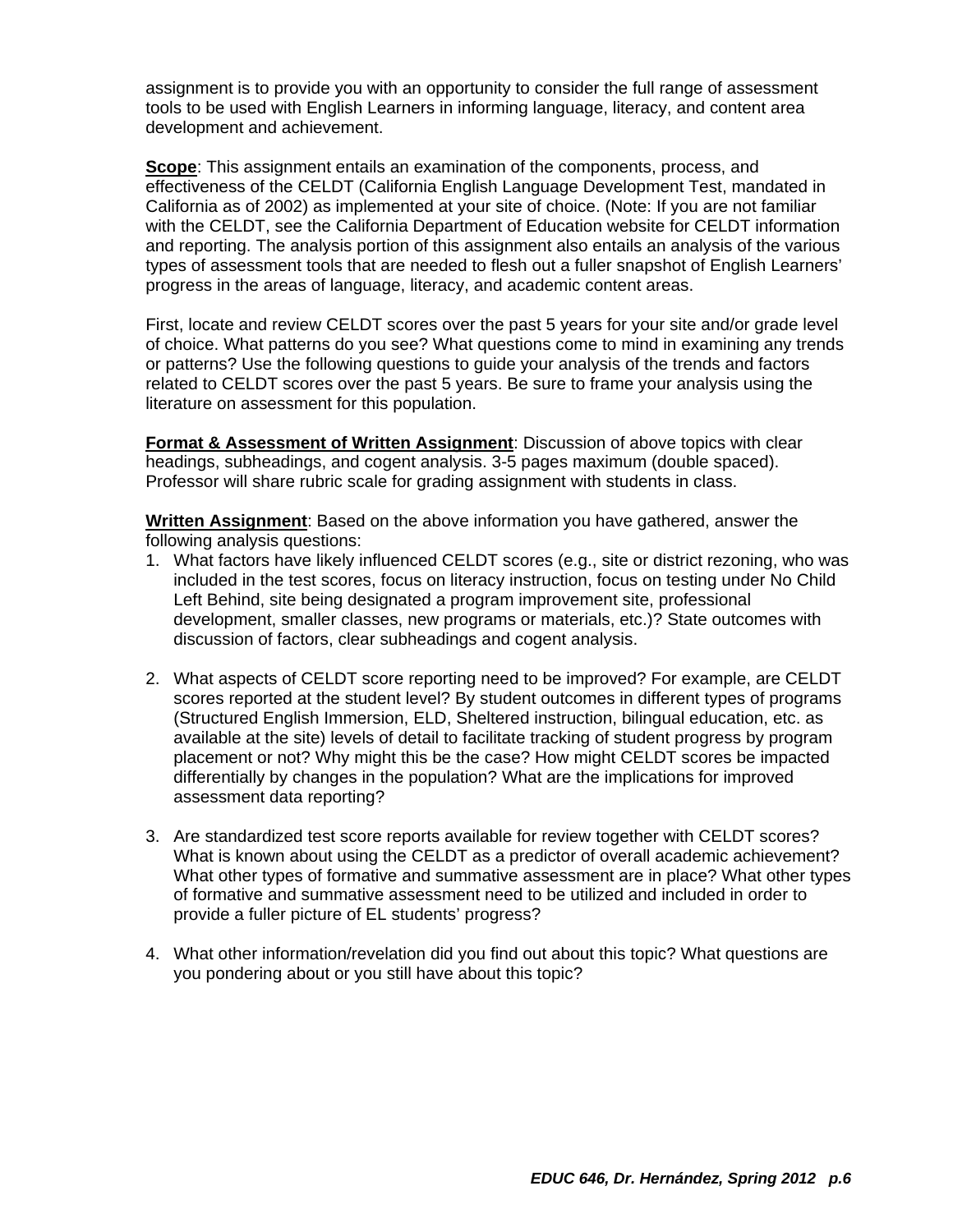#### **Second Language Learner Study 19 and 20 and 20 and 25 points)** (25 points) **3. Assignment #2 - Due Session 11 - April 10, 2012 (Cougar Course)**  *See rubric for assignment at end of syllabus*

# **CTEL Standards 4 and 5**

*If you are taking this course in order to obtain your CTEL, you must post this assignment to your CTEL Portfolio.* Both the completion of the CTEL assignment and passing the course fulfills part of the CTEL requirement, specifically, addressing Standard 4: Language Structure and Use and Standard 5: First- and Second-Language Development and Their Relationship to Academic Achievement.

 *considered, analyzed and presented in this study.* **Purpose**: The purpose of this assignment is to provide you with an opportunity to study and to demonstrate understanding of key factors in the development of English Learners' comprehension, aural and written production, and to consider both the instructional strategies and contexts that would encourage and enhance English language literacy and proficiency. *Both monolingual and bilingual factors, contexts, and goals need to be* 

**Focus Student**: You will choose an English Learner in your class (or school) to focus on for a case study. If you do not have access to a regular classroom, I strongly encourage you to find a colleague or classmate who teaches at a school and can assist you find a student to study. If that is not possible, then perhaps share student data with a classmate, but each of you write your own paper with your own analysis.

**Gather Data on the Focus Student**: Your case study will include information on the "whole child" (i.e. academic, social, home environment), but will primarily focus on his/her language abilities and needs across the various settings. Your case study will include the following:

- Initial and annual assessment information based on the student's CELDT scores.
- The student's proficiency level(s) in each language domain (listening, speaking, reading, writing) from the beginning of CELDT testing to present.
- Any available formal or informal assessments in the student's primary language (information from previous report cards or cums, teachers, or EL coordinators are acceptable)
- Observations of the student's sociocultural interactions in/outside the classroom using the first and second languages. For example, language functions and variations, including social functions and dialectical variations, may also be considered.
- To the extent possible, an interview with the student that encompasses his/her cultural background, proficiency in the first language, information about family and friends and corresponding language use, interests, language abilities/needs, academic likes/dislikes, etc. NOTE: A permit form is included at the end of this syllabus for your modification and use.
- A consideration of the student's psycholinguistic and developmental needs and how they are addressed and met (or not addressed and met) across home, school, or other (e.g., community) settings. For example, if the school offers an English only program, and the student's family communicates primarily in a non-English language, describe the differential needs and considerations of language use, development, functions, competence, etc. in these two very different settings.
- Language development needs/goals based on teacher evaluation, grades, standardized test scores, etc. (a combination of first and second language needs/goals may be considered depending on the student's program placement). For example, the language systems, structures, forms, functions and variations in the first and second language, including phonology, morphology, syntax and semantics, may be considered. Effective strategies that promote literacy and communicative competence may also be considered.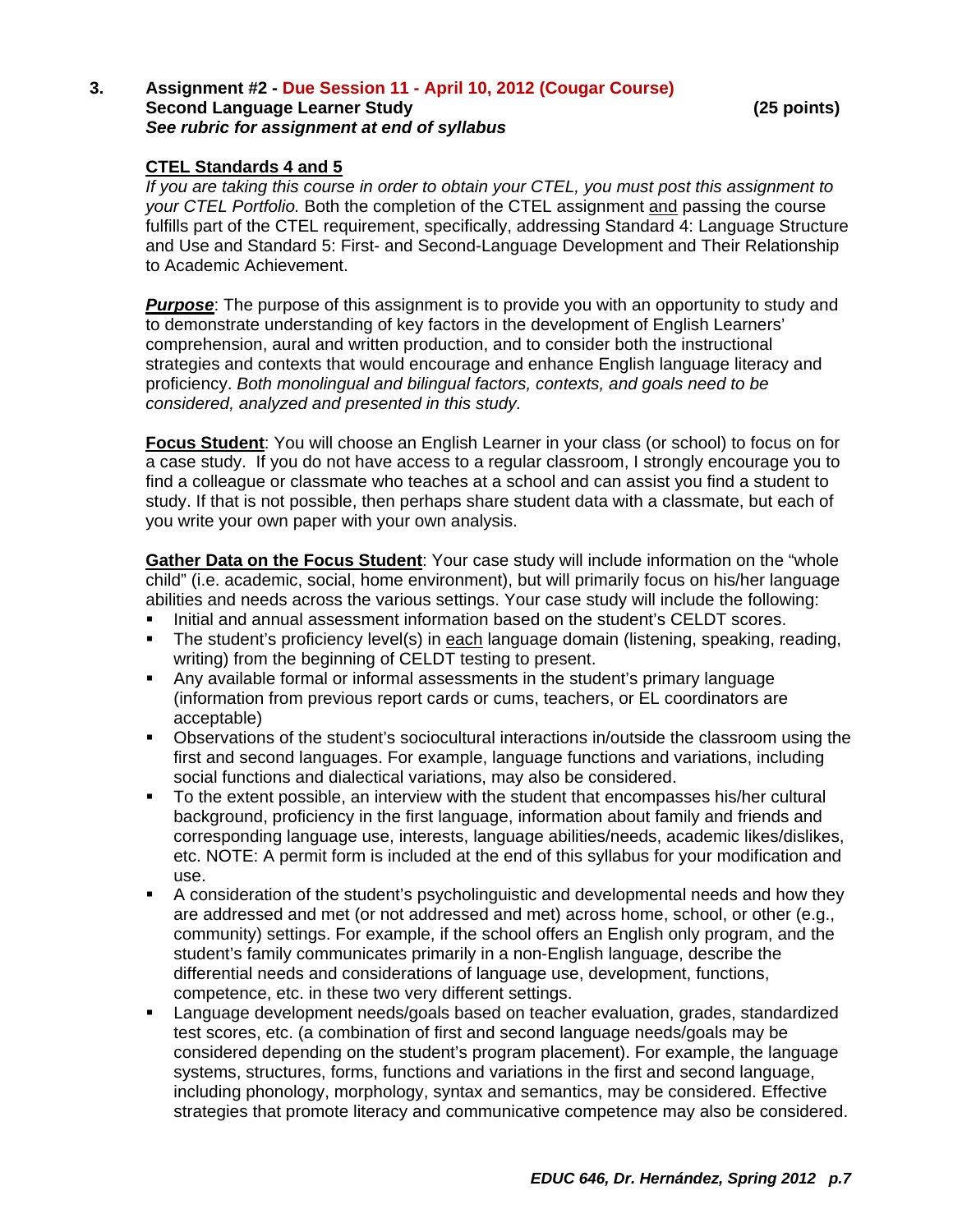Content area needs/goals based on teacher evaluation, grades, standardized test scores, etc. (a combination of first and second language needs/goals may be considered depending on the student's program placement). For example, ways to build positive transfers, and a consideration of specific linguistic challenges may be addressed.

**Format and Assessment of Written Assignment**: Be sure to use clear headings and subheadings so that your paper is organized and presented in a user-friendly manner. Be sure to explicitly reference any related readings in your paper. 3-5 pages maximum. Professor will share rubric scale for grading assignment with students in class.

**Written Assignment**: Based on the above information you have gathered on your English Learner, you will *develop an instructional plan in a specific content area that addresses the specific needs of your student*. Your customized plan should address both ELD and content objectives (i.e., be based on ELD and content standards). In addition, your plan should include a consideration of the emotional, psychosocial, psycholinguistic, and developmental needs of the student in home, school, and community settings.

# **4. Assignment #3 OR Assignment #4 – SELECT ONLY ONE – IT'S YOUR CHOICE!**

#### **Classroom Environment Study (20 points) Assignment #3 - Due Session 14 - Tuesday, May 1, 2012 (Cougar Course)** *See rubric for assignment at end of syllabus*

**Purpose**: The purpose of this assignment is to provide you with an opportunity to examine your instructional practice with consideration of best practices in supporting the whole child in the classroom (i.e., the social, emotional, developmental, cognitive, and home/community dimensions of working with English Learners). In this assignment, you will videotape a class session of your teaching for analysis and reflection. (Note: a consent form is provided for your convenience at the end of this syllabus packet.)

**Steps**: **First**, include information on the classroom context such as the grade level, subject matter, classroom student composition, number of English Learners and their EL levels, and other pertinent details.

**Second**, briefly describe your lesson or attach a lesson plan used for the video.

**Third**, include the videotape of your lesson. (Note: If videotaping proves challenging due to consent issues, etc. alternative artifacts such as still photographs or other available media may be substituted, pending discussions with the professor.)

**Fourth**, address the following questions when writing your analysis / reflection. **Be sure to liberally reference your readings including those on second language acquisition in your analysis.** If your class session does NOT address a question, you should reflect upon HOW you would modify your practice to do so.

- Have you taken into account students' background knowledge both content knowledge and experiential knowledge about the subject matter?
- Have you incorporated the students' cultures, experiences, and languages into your lesson?
- Which languages (first and second) are incorporated into the lesson? Does your lesson allow for the student to utilize and demonstrate his/her stronger domains as well as those that are weaker / developing?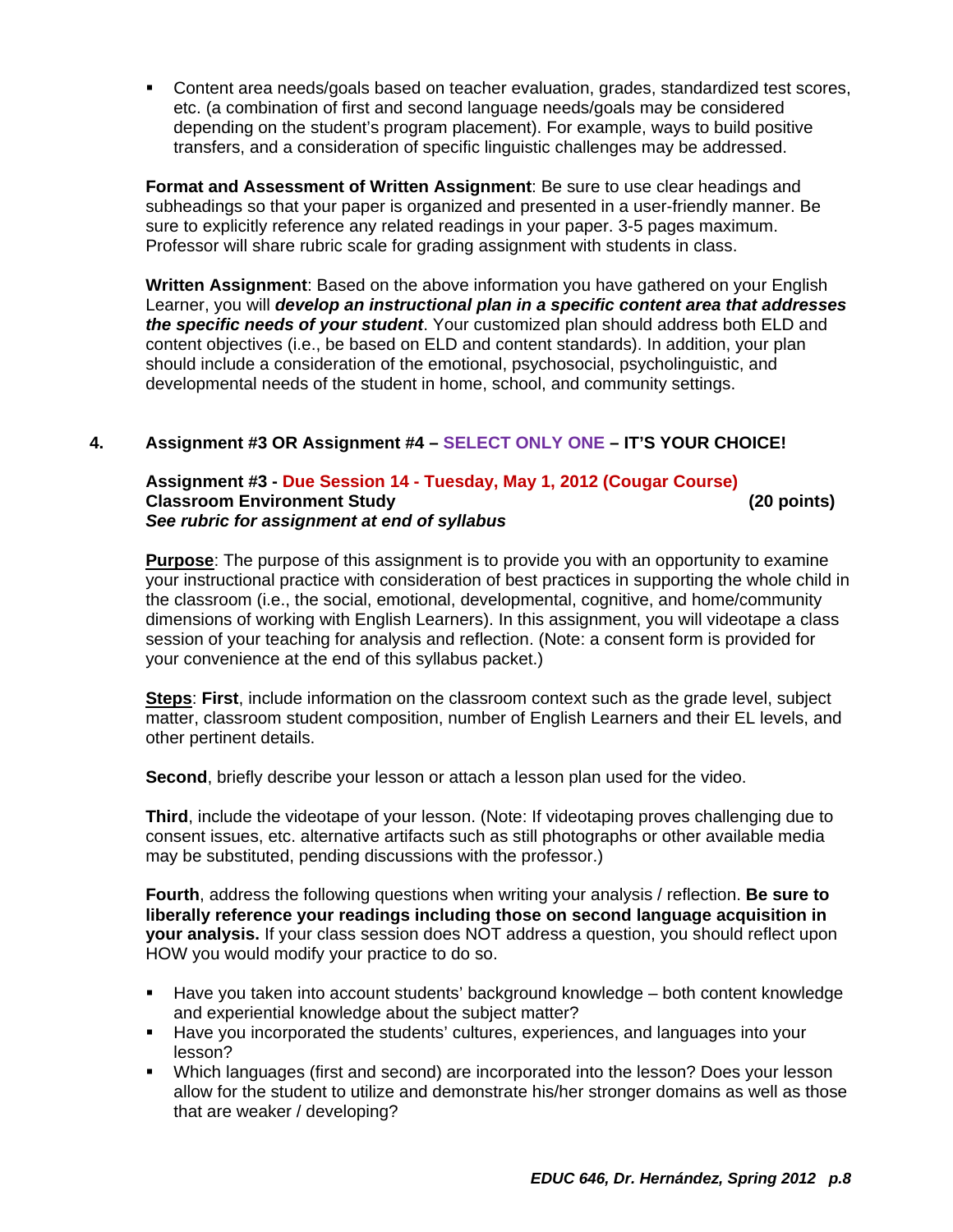- Which language areas are incorporated in the lesson (listening/speaking, reading and writing)?
- What strategies are you using to ensure that all students have the opportunity to participate?
- **F** Are all the students engaged in the lesson throughout the lesson?
- Do you have clear content and ELD objectives in the lesson?
- What instructional strategies are you using in order to make the content accessible to your English learners?
- Are students able to demonstrate learning in a variety of ways (consider language domains and proficiency in each language; learning styles and multiple intelligences; etc.)?
- How does the lesson support the whole child in the classroom (i.e., the social, emotional, developmental, cognitive, and home/community dimensions of learning)?

**Format and Assessment of Written Assignment**: Be sure to use clear headings and subheadings so that your paper is organized and presented in a user-friendly manner. 3-5 pages maximum. Professor will share rubric scale for grading assignment with students in class.

#### 5. **5. Assignment #4 - Due Session 14 - May 1, 2012 (Cougar Course) Program Review Study (20 points)**  *See rubric for assignment at end of syllabus*

**Purpose**: The purpose of this assignment is to provide you with an opportunity to review the programs in place at an English Learner's site and to critically examine the various factors that play a part in the types of programs and services made available to English Learners.

**Steps: First**, locate, review, and include: (1) a description of programs for English Learners and (2) parental waiver information that are offered at your site and/or district. (Note: Be sure to include the original program description and parental waiver documents in the appendices section of your paper.)

**Then**, examine and analyze the types of programs offered to the students in your district or site, using the following guiding questions.

- 1. Have the programs offered at the site remained the same since Proposition 227 implementation (1998-2011)? Or have the programs offered changed? (Outcome – table or chart with 12 years of data and programs offered, with main components and features of each program, and analysis.)
- 2. Go back and review your findings from the *Assessment and CELDT Trends Study*. Have the CELDT scores changed significantly as a possible result of program availability or program selection? (Outcome – table or graph of CELDT scores over 5 years and analysis.)
- 3. What factors have likely influenced the programs and services made available at your site/district?
- 4. What levels of access do parents in the site/district have in selecting programs? In other words, what steps does your district take to disseminate information about programs and the waiver process? (For example, Are information sessions held and in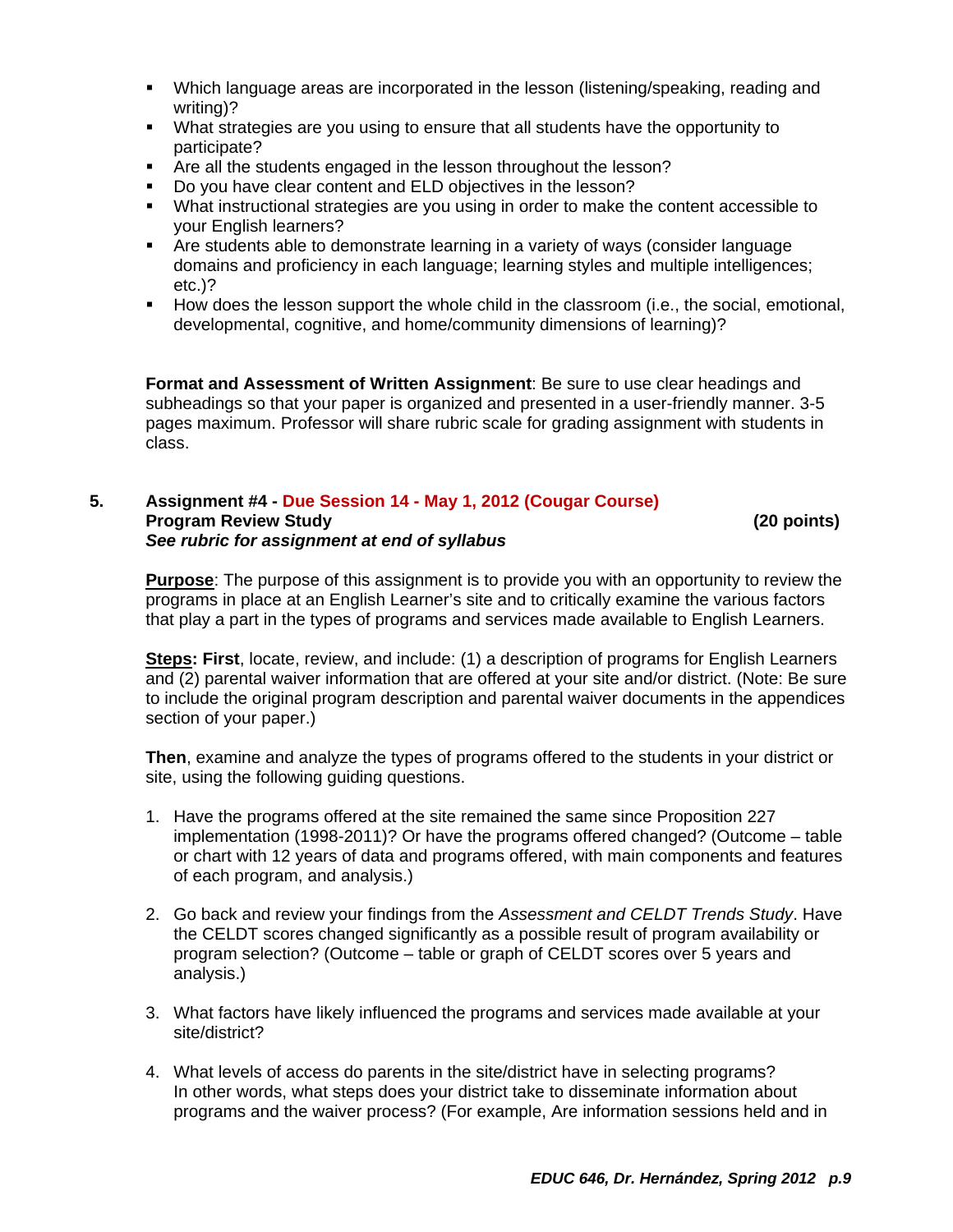ways and at times that are convenient for parents? Are bilingual personnel readily available at the front office? Etc.)

- 5. What are some current issues concerning English Learners being examined in the site/district of study? (For example, focus topics of professional development; school wide or district wide goals – see district websites for this information; etc.)
- 6. What comments and observations do you have concerning the fit between the programs offered and the communities served?

**Format and Assessment of Written Assignment**: Be sure to use clear headings and subheadings so that your paper is organized and presented in a user-friendly manner. 3-5 pages maximum. Professor will share rubric scale for grading assignment with students in class.

**6. Poster Session/Roundtable Presentation - Due Session 15 - May 8, 2012 (10 points)**  For your final "examination," you will choose one of the four formal assignments and present it to class. Prepare a poster presentation (e.g., PowerPoint slides or video presentation or photographs, a combination or variation thereof) for the class. The presentation should be a brief summary of your paper, and be about 5 minutes in length (maximum) + 2 minutes for Q & A with the audience. Select papers may be chosen for full class presentation, while others will be presented in a poster fair format. More information will be given in class. This final examination is an oral presentation and participation in class for a full grade.

#### **Tentative Course Schedule**

The following page includes a tentative course schedule. Professor may adjust readings or assignments as dictated by the needs of the course. *Once I get a chance to review new textbook chapters – I will adjust the readings and provide a new schedule for the Baker (5th ed.) readings*.

Our class agendas may include some or all of the following:

- Discussion of the readings; explanation of assignments
- **Seminar, lecture and dialogue of ideas**
- Group work/collaboration; sharing resources/strategies
- Possible quest speakers
- Cougar Course Online Discussions
- **•** Other activities

``````````````````````````````````````````````````````````````````````````````

#### CA Faculty Association Statement:

The California Faculty Association is in the midst of difficult contract negotiations with the CSU administration. In response to the CSU's stance, it is possible that the faculty union will call for a one-day strike or other work stoppage. When a decision for such action has been reached, you will be informed about the decision and of any disruption to the posted schedule.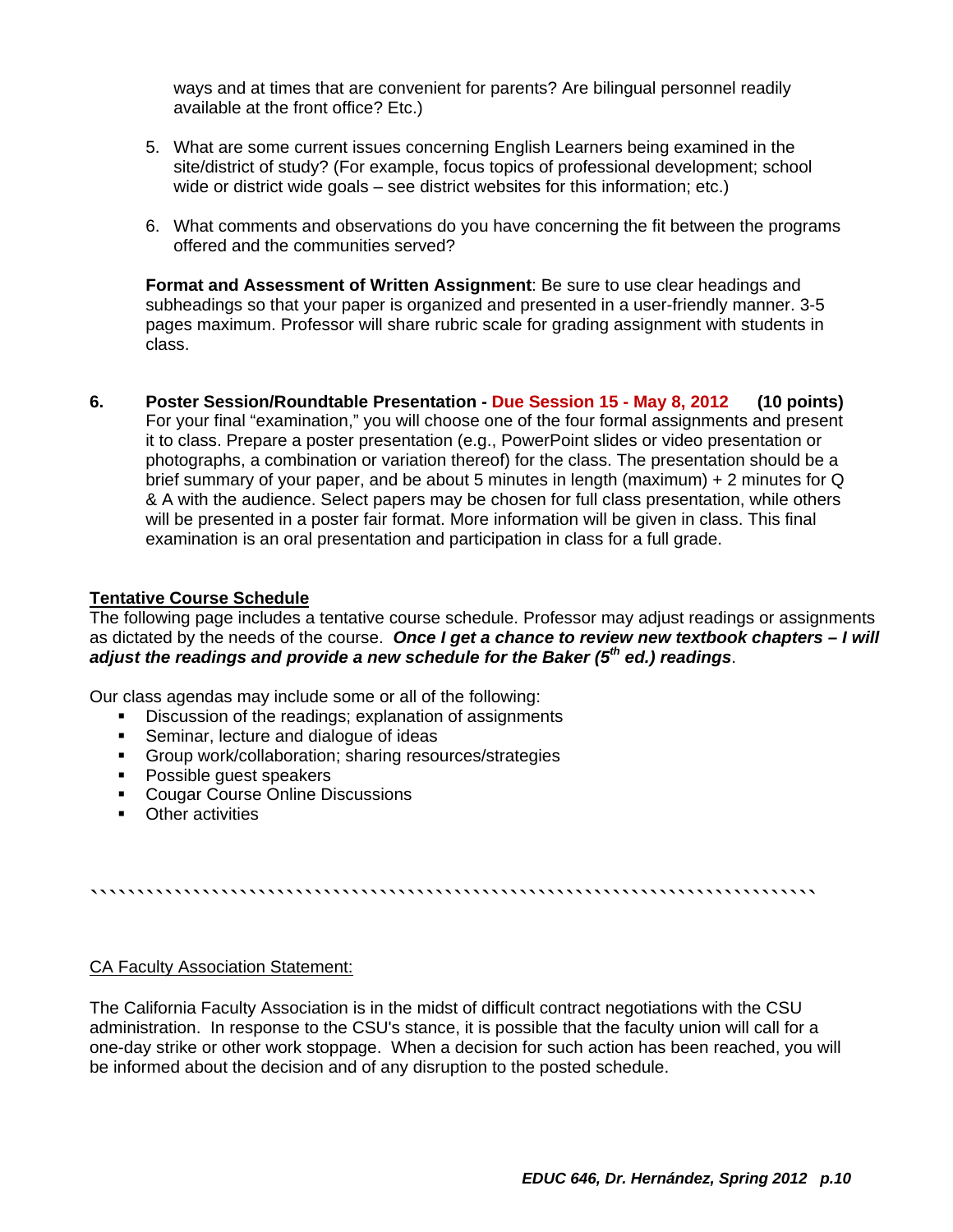| <b>Tentative Course Schedule</b>                                       |                           |                                                                                                                                |                                                                                                                                 |  |
|------------------------------------------------------------------------|---------------------------|--------------------------------------------------------------------------------------------------------------------------------|---------------------------------------------------------------------------------------------------------------------------------|--|
| EDUC 646 - Second Language Acquisition: Theory, Research, and Practice |                           |                                                                                                                                |                                                                                                                                 |  |
| Spring 2012, CRN #21193                                                |                           |                                                                                                                                |                                                                                                                                 |  |
| Session/                                                               | Type of                   | Professor: Ana Hernández, Ed. D.<br><b>Topic</b>                                                                               | <b>Assignment due</b>                                                                                                           |  |
| <b>Date</b>                                                            | class                     |                                                                                                                                |                                                                                                                                 |  |
| Session 1<br><b>Jan. 24</b>                                            | In class                  | Introductions / Syllabus / Case<br><b>Studies</b>                                                                              | Professor will provide class readings                                                                                           |  |
| Session 2<br><b>Jan. 31</b>                                            | In class                  | Second Language Acquisition<br><b>Theories</b>                                                                                 | Baker (2006)<br>Chapters 6, 7 & 8                                                                                               |  |
| Session 3<br>Feb. 7                                                    | In class                  | <b>Assessments and Student</b><br>Placement; CELDT; Language<br><b>Acquisition Levels; Other</b><br>assessments; Guest Speaker | Baker (2006)<br>Chapter 15                                                                                                      |  |
| Session 4<br><b>Feb. 14</b>                                            | In class                  | Language in Society<br>Types of Programs for ELs                                                                               | Baker (2006)<br>Chapters 3 & 4                                                                                                  |  |
| Session 5<br><b>Feb. 21</b>                                            | Online<br>class           | English Language Development<br><b>ELD Strategies K-5</b><br>Work on Assignment #1                                             | CA Department of Ed. Text (2010)<br>Chapter 2                                                                                   |  |
| Session 6<br><b>Feb. 28</b>                                            | In class                  | Long Term English Learners (LTEL)<br><b>Causes &amp; Solutions</b>                                                             | Articles will be sent to you<br>for class discussion<br>Due Assignment #1: Assessment<br><b>Review &amp; CELDT Trends Study</b> |  |
| Session 7<br>Mar. 6                                                    | In class                  | ELD Strategies for grades 6-12                                                                                                 | CA Department of Ed. Text (2010)<br>Chapter 3                                                                                   |  |
| Session 8<br><b>Mar. 13</b>                                            | In class                  | Literacy Instruction for ELs -<br>Academic Language                                                                            | CA Department of Ed. Text (2010)<br>Chapter 4                                                                                   |  |
| Mar. 19 - 23                                                           | <b>CSUSM Spring Break</b> |                                                                                                                                |                                                                                                                                 |  |
| Session 9<br><b>Mar. 27</b>                                            | In class                  | <b>Sheltered and Content Instruction</b>                                                                                       | CA Department of Ed. Text (2010)<br>Chapter 5                                                                                   |  |
| Session 10<br><b>April 3</b>                                           | In class                  | Types of Bilingual Education;<br>Two-Way Bilingual Immersion<br>(Successes and Challenges)                                     | CA Department of Ed. Text (2010)<br>Chapter 6; and<br>Baker (2006) Chapters 10, 12                                              |  |
| Session 11<br>April 10                                                 | Online<br>class           | Districts on Spring break<br><b>Involving Parents and Communities</b><br>of ELs<br>Finish Assignment #2                        | Articles will be sent to you<br>for online discussion<br>Due Assignment #2: EL Case Study                                       |  |
| Session 12<br>April 17                                                 | On your<br>own<br>class   | Work on your next assignments<br>(Dr. Hernández at the American<br>Education Research Asso. Conf.)                             | Refer to syllabus for assignments 3<br>or 4, and final presentation                                                             |  |
| Session 13<br>April 24                                                 | In class                  | Historical & Political Issues of<br><b>Bilingual Education</b>                                                                 | Baker (2006) Chapter 9; and other<br>possible readings                                                                          |  |
| Session 14<br>May 1                                                    | In class                  | Sociocultural and Sociolinguistic<br>Equity in our Communities; Special<br><b>Needs Population</b>                             | Articles will be sent to you<br>for class discussion<br>Due Assignment #3 or #4: Select<br>either assignment from syllabus      |  |
| Session 15<br>May 8                                                    | In class                  | Poster Sessions/Round Table<br>Presentations<br><b>Course Evaluations</b>                                                      | Due Final Assignment: Select one<br>of your assignments for the<br>presentation.                                                |  |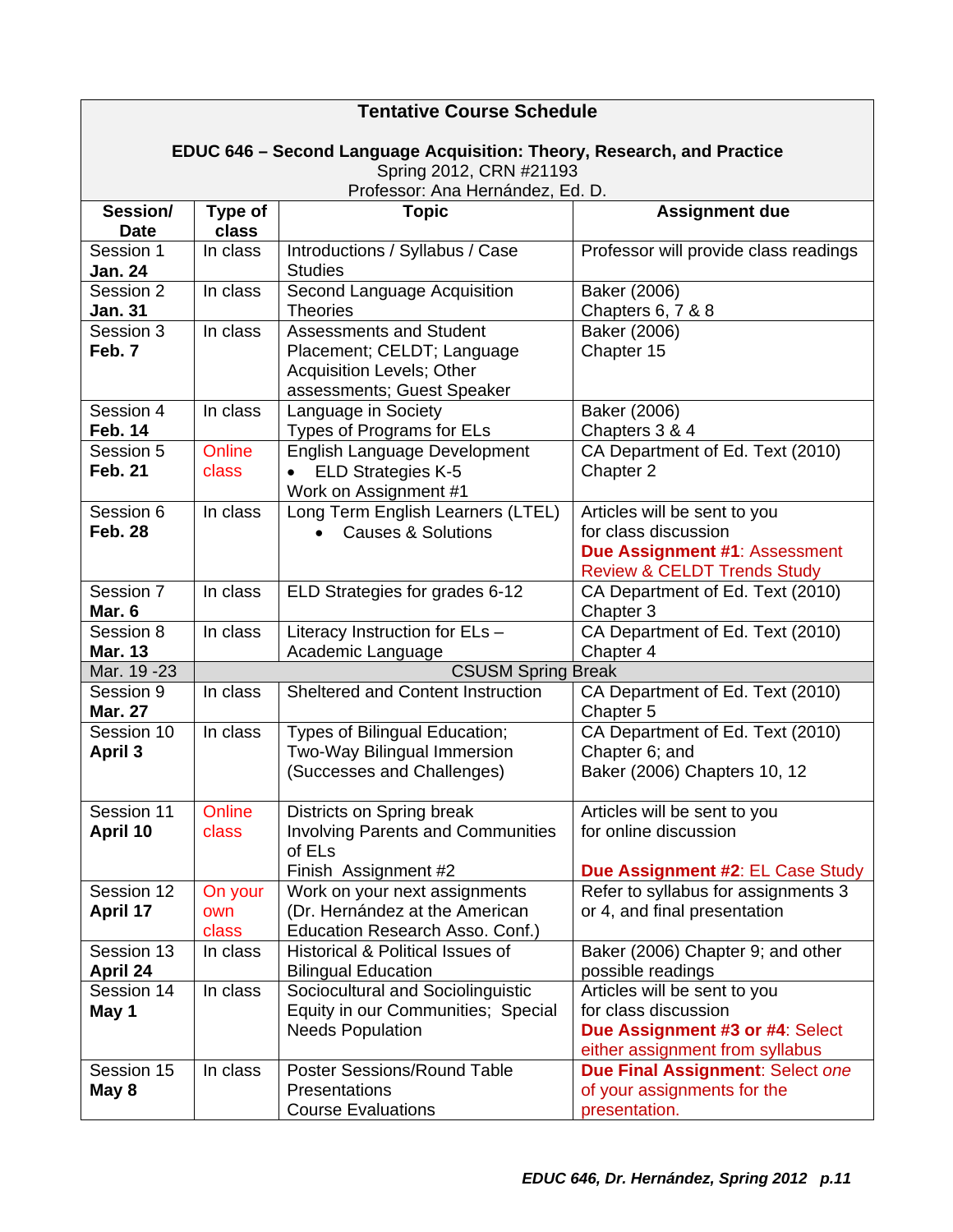# **STUDENT RELEASE FORM**

Dear Parent/Guardian:

encourage excellence in teaching. I am participating this school year in a graduate program at California State University San Marcos. The primary purposes of my program are to enhance student learning and

A current project requires that short videotapes of lessons taught in your child's class be conducted. Although the videotapes involve both the teacher and various students, the primary focus is on the teacher's instruction, not on the students in the class. In the course of taping, your child may appear on the videotape. Also, at times during the year, I will be asked to submit samples of student work as evidence of teaching practice, and that work may include some of your child's work.

No student's name will appear on any materials that are submitted. All materials will be kept confidential. The form below will be used to document your permission for these activities.

Sincerely,

\_\_\_\_\_\_\_\_\_\_\_\_\_\_\_\_\_\_\_\_\_\_\_\_\_\_\_\_, Teacher

\_\_\_\_\_\_\_\_\_\_\_\_\_\_\_\_\_\_\_\_\_\_\_\_\_\_\_\_, Principal

# **PERMISSION SLIP**

Student Name:\_\_\_\_\_\_\_\_\_\_\_\_\_\_\_\_\_\_\_\_\_\_\_\_\_\_\_\_\_\_\_\_\_\_\_\_\_\_\_\_\_\_\_\_\_\_\_\_\_\_\_\_\_\_

I am the parent/legal guardian of the child named above. I have received and read the letter above and agree to the following:

(Please check appropriate line below.)

**\_\_\_\_\_ I DO** give permission to you to include my child's image on videotape as he or she participates in class and to reproduce materials that my child may produce as part of the activities. No names will appear on any materials.

**\_\_\_\_\_ I DO NOT** give permission to videotape my child or to reproduce materials that my child may produce as part of the classroom activities.

Signature of Parent of Guardian:  $\Box$ 

Date: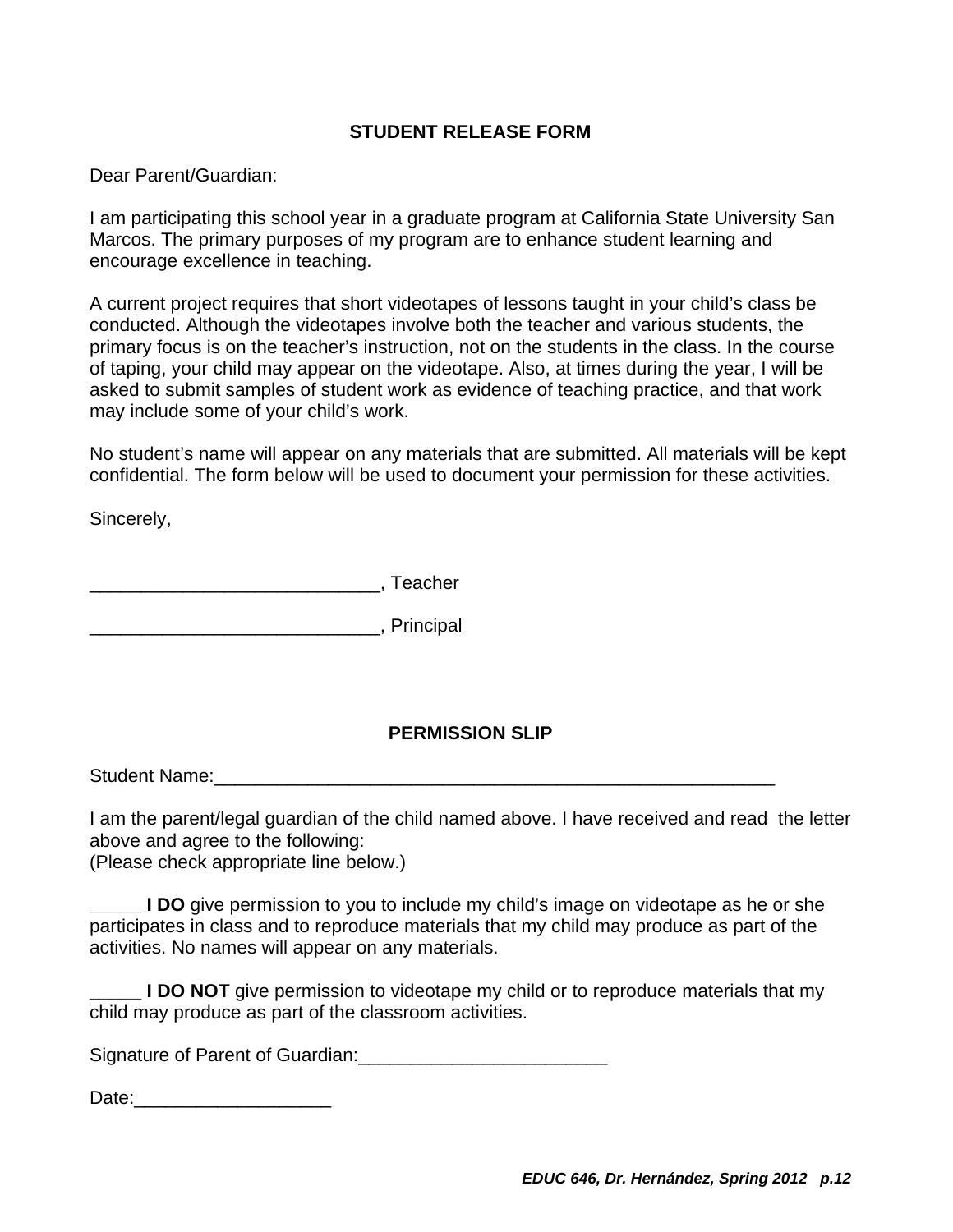# **FORMULARIO DE AUTORIZACION**

Estimado padre o madre de familia, encargado o tutor:

Este año soy uno de los participantes en un programa de estudiosavanzado en la Universidad de California, San Marcos. El propósito de este programa es mejorar el aprendizaje de los alumnos y fomentar la exelencia en la enseñanza.

**Este proyecto requiere que yo exhiba videos de las lecciones que doy en el grupo de su hijo(a). Aunque en los videos aparecen el maestro y sus estudiantes, la atención se centra en el maestro y su manera de enseñar, no en los estudiantes. Al grabar mi clase, su hijo(a) podría aparecer en el video. También, se le pide al maestro que exhiba muestras del trabajo de sus estudiantes en varias ocasiones durante el año como evidencia de su práctica de enseñanza. El trabajo de su hijo(a) podría ser incluido en esas muestras.** 

Los apellidos de los estudiantes no aparecerán en los materiales que se exhiban. Todos los materiales serán confidenciales. El formulario que aparece abajo será utilizado como prueba de su autorización para que su hijo(a) pueda ser incluido(a) en estas actividades.

Atentamente,

\_\_\_\_\_\_\_\_\_\_\_\_\_\_\_\_\_\_\_\_, Maestro(a)

\_\_\_\_\_\_\_\_\_\_\_\_\_\_\_\_\_\_\_\_, Director(a)

AUTORIZACION

# **Nombre del (de la) Estudiante: \_\_\_\_\_\_\_\_\_\_\_\_\_\_\_\_\_\_\_\_\_\_\_\_\_\_\_\_\_\_**

Yo soy padre, madre, encargado o tutor legal del (de la) estudiante que se menciona arriba. Ha recibido y leido su carta y expreso lo siguiente: (Por favor marque abajo en el cuadro correspondiente)

\_\_\_\_\_ **DOY** mi autorización para que la imagen de mi hijo(a) aparezca en el video al participar en clase y para que se haga copia de los materiales que él (ella) pueda llegar a producir como parte de sus actividades en el salón de clases. Los apellidos de los estudiantes no aparecerán en los materiales que el maestro exhiba.

\_\_\_\_\_ **NO DOY** mi autorización para grabar a mi hijo(a) ni para que se haga copia de los materiales que él (ella) llegue a producir como parte de sus actividades en el salón de clases.

Firma del padre o madre, encargado o

Tutor: etc. Tutor: etc. Tutor: etc. Tutor: etc. Tutor: etc. Tutor: etc. Tutor: etc. Tutor: etc. Tutor: etc. Tu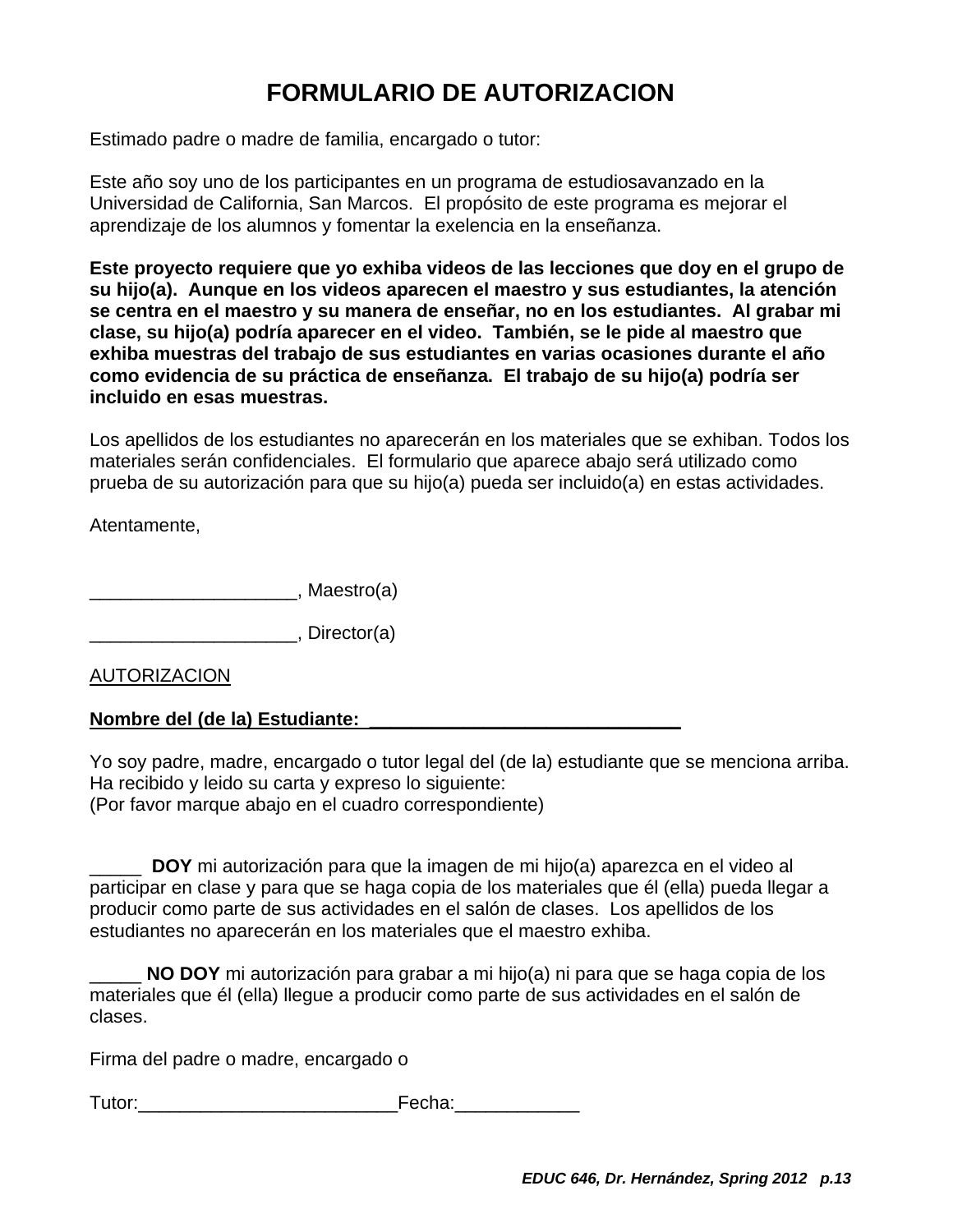Name \_\_\_\_\_\_\_\_\_\_\_\_\_\_\_\_\_\_\_\_\_\_\_\_\_\_\_\_\_\_\_\_\_\_\_\_\_\_\_\_\_\_\_\_\_\_\_\_\_\_\_\_\_\_\_\_\_\_\_\_

| <b>Criteria</b>                                                                                                                                          | Developing - 2                                                                                                                                                                                                                                                                                                                                 | $Approadening - 3 points$                                                                                                                                                                                                                                                                                                                                   | $Mets - 5 points$                                                                                                                                                                                                                                                                                                                                    |
|----------------------------------------------------------------------------------------------------------------------------------------------------------|------------------------------------------------------------------------------------------------------------------------------------------------------------------------------------------------------------------------------------------------------------------------------------------------------------------------------------------------|-------------------------------------------------------------------------------------------------------------------------------------------------------------------------------------------------------------------------------------------------------------------------------------------------------------------------------------------------------------|------------------------------------------------------------------------------------------------------------------------------------------------------------------------------------------------------------------------------------------------------------------------------------------------------------------------------------------------------|
| Student addressed content<br>scope of assignment based on<br>trends and patterns of CELDT<br>data for over 5 years.                                      | Lack of depth analysis of CELDT scores<br>over 5 years for site and/or grade level of<br>choice. Narrow examination of trends and<br>patterns guided analysis. Analysis provided<br>little or no framing of concepts according<br>to literature/resources & class presentations.                                                               | Some analysis of CELDT scores over 5 years<br>for site and/or grade level of choice. Partial<br>examination of trends and patterns guided<br>analysis. Some of the analysis framed<br>concepts according to literature/resources &<br>class presentations. Criteria at superficial<br>level, lacks depth.                                                   | In depth analysis of CELDT scores over 5<br>years for site and/or grade level of choice.<br><b>Extensive examination of trends and</b><br>patterns guided analysis. Analysis framed<br>according to literature/resources & class<br>presentations.                                                                                                   |
| Student addressed content<br>scope of assignment based on<br>analysis of factors influencing<br>CELDT scores.                                            | Lack of depth analysis of factors<br>influencing CELDT scores over 5 years for<br>site and/or grade level of choice. Narrow<br>discussion of factors attributing to CELDT<br>outcomes guided the analysis. Analysis<br>provided little or no framing of concepts<br>according to causes & effects of school,<br>program or curricular factors. | Some analysis of factors influencing CELDT<br>scores over 5 years for site and/or grade level<br>of choice. Partial discussion of factors<br>attributing to CELDT outcomes guided the<br>analysis. Some of the analysis framed<br>according to causes & effects of school,<br>program or curricular factors. Criteria at<br>superficial level, lacks depth. | In depth analysis of factors influencing<br><b>CELDT</b> scores over 5 years for site and/or<br>grade level of choice. Excellent discussion of<br>factors attributing to CELDT outcomes<br>guided the analysis. Analysis framed<br>according to causes & effects of school,<br>program or curricular factors.                                        |
| Student addressed content<br>scope of assignment based on<br>analysis of ways to improve<br>assessment data reporting of<br>CELDT scores.                | Lack of depth analysis of ways to improve<br>assessment data reporting of CELDT<br>scores. Narrow examination of<br>implications for improvement of data<br>reporting. Analysis provided little or no<br>framing of concepts according to<br>according to literature/resources & class<br>presentations.                                       | Partial analysis of ways to improve<br>assessment data reporting of CELDT scores.<br>Discussion addressed some examination of<br>implications for improvement of data<br>reporting. Some of the analysis framed<br>according to according to literature/resources<br>& class presentations. Criteria at superficial<br>level, lacks depth.                  | In depth analysis of ways to improve<br>assessment data reporting of CELDT<br>scores. Discussion included excellent<br>examination of implications for improvement<br>of data reporting. Analysis framed according<br>to according to literature/resources & class<br>presentations.                                                                 |
| Student addressed content<br>scope of assignment based on<br>analysis of other formative or<br>summative assessments to<br>further assess ELs' progress. | Lack of depth analysis of other formative<br>or summative assessments in place at site or<br>that need to be utilized to further assess<br>ELs' progress of academic achievement.<br>Little or no discussion on reflection about<br>other information/revelation the student<br>found about the CELDT.                                         | Some analysis of other formative or<br>summative assessments in place at site or that<br>need to be utilized to further assess ELs'<br>progress of academic achievement.<br>Discussion provided some reflection about<br>other information/revelation the student found<br>about the CELDT. Criteria at superficial level,<br>lacks depth.                  | In depth analysis of other formative or<br>summative assessments in place at site or<br>that need to be utilized to further assess ELs'<br>progress of academic achievement.<br>Discussion provided excellent reflection<br>about other information/revelation the student<br>found about the CELDT and posed questions<br>to further examine topic. |
| Student addressed conventions<br>of paper format for written<br>assignment based on directions<br>given in syllabus.                                     | Poor paper without clear headings,<br>subheadings and cogent analysis. Lacks<br>APA style. Paper does not meet CSUSM<br>graduate level writing.                                                                                                                                                                                                | Satisfactory paper with headings,<br>subheadings and analysis. APA style writing<br>at graduate level. Double-spaced, 3-5 pages in<br>length.                                                                                                                                                                                                               | <b>Excellent</b> paper with clear headings,<br>subheadings and cogent analysis. APA style<br>writing at graduate level. Double-spaced, 3-5<br>pages in length. Included references used.                                                                                                                                                             |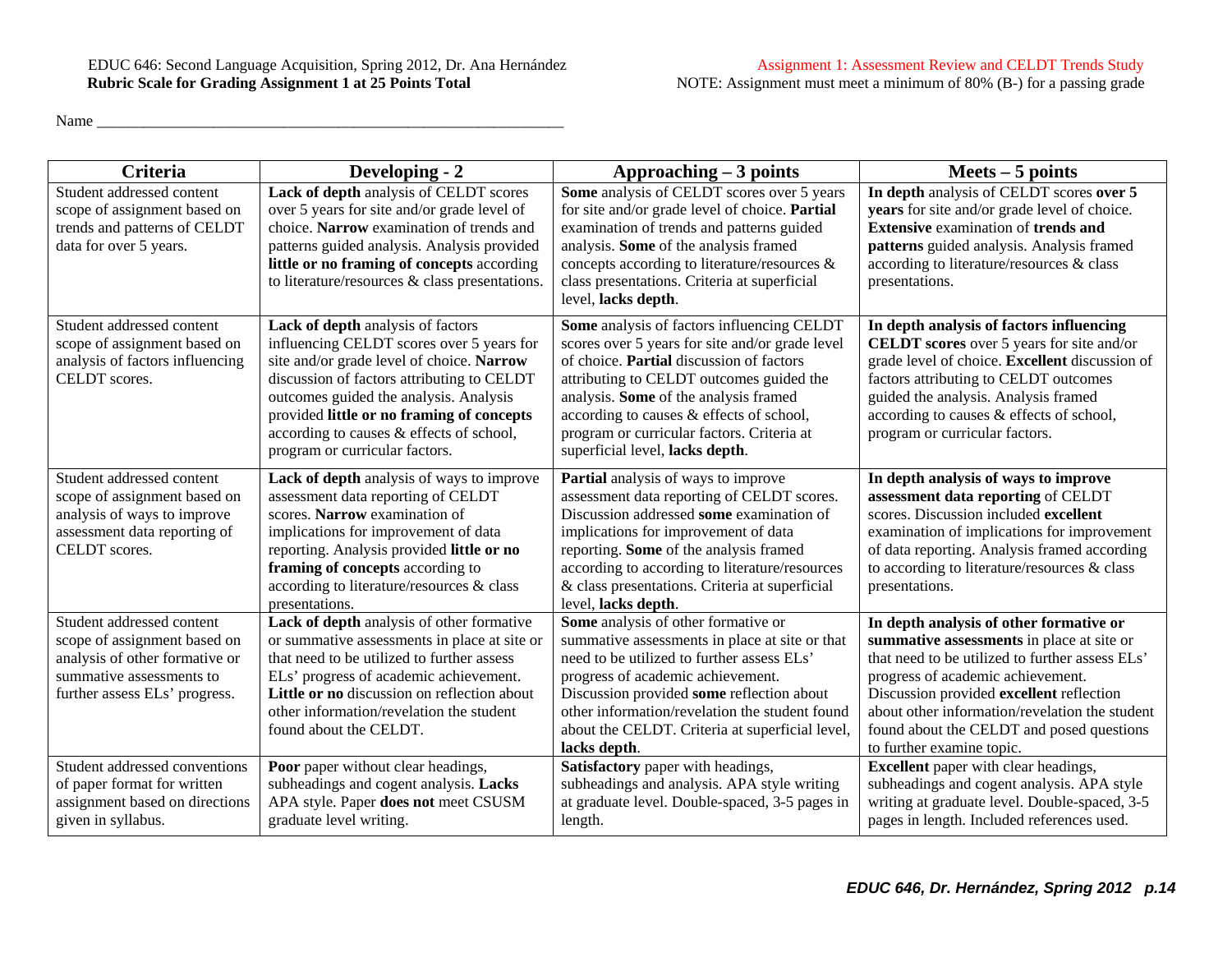Name  $\frac{1}{\sqrt{2}}$ 

| Criteria                          | Developing - 2                                 | Approaching $-3$ points                          | $Meets - 5 points$                                 |
|-----------------------------------|------------------------------------------------|--------------------------------------------------|----------------------------------------------------|
| Instructional plan addressed the  | Limited development of instructional plan.     | Narrow development of instructional plan         | <b>Excellent</b> development of instructional plan |
| scope of assignment based on      | Lacks language consideration of student's      | based on language consideration of student's     | based on thorough language consideration of        |
| ELD objectives that meet the      | proficiency levels in all or some domains      | proficiency levels in all domains of             | student's proficiency levels in all domains of     |
| proficiency levels of the student | of CELDT (listening, speaking, reading and     | <b>CELDT</b> (listening, speaking, reading and   | <b>CELDT</b> (listening, speaking, reading and     |
| in all domains of CELDT.          | writing) in accordance to his/her English      | writing) in accordance to his/her English        | writing) in accordance to his/her English          |
|                                   | Language Develop (ELD) objectives.             | Language Develop (ELD) objectives.               | Language Develop (ELD) objectives.                 |
|                                   | Discussion lacked or provided little           | Discussion included some examination of          | Discussion included a thorough examination         |
|                                   | examination of student's initial and annual    | student's initial and annual CELDT               | of student's initial and annual CELDT              |
|                                   | CELDT assessments related to the               | assessments to develop an ELD plan. General      | assessments in order to develop a well             |
|                                   | instructional plan.                            | statements, lacked depth.                        | articulated ELD instructional plan.                |
| Instructional plan addressed the  | Limited development of instructional           | Narrow development of instructional              | <b>Excellent</b> development of instructional plan |
| scope of assignment based on      | academic considerations of student's           | academic considerations of student's content     | based on thorough academic consideration of        |
| content objectives that meet the  | content instructional needs in academic        | instructional needs in academic content,         | student's content instructional needs,             |
| academic needs of the student.    | content, language, and vocabulary              | language, and vocabulary objectives. Narrow      | including development of academic content,         |
|                                   | objectives. Lacked/limited discussion of the   | discussion of the examination of student's       | language, and vocabulary objectives.               |
|                                   | examination of student's grades,               | grades, standardized test scores, and            | Discussion included the examination of             |
|                                   | standardized test scores, and teacher          | teacher evaluations in order to develop the      | student's grades, standardized test scores,        |
|                                   | evaluations in order to develop the content    | content instructional plan. General statements,  | and teacher evaluations in order to develop a      |
|                                   | instructional plan.                            | lacked depth.                                    | meaningful content instructional plan.             |
| Instructional plan addressed the  | Limited instructional plan of the              | Instructional plan included some examination     | Instructional plan included excellent              |
| emotional, psychosocial, and      | examination of student's emotional,            | of student's emotional, psychosocial, and        | examination of student's emotional,                |
| psycholinguistic development      | psychosocial, and psycholinguistic             | psycholinguistic development needs through       | psychosocial, and psycholinguistic                 |
| needs of the student.             | development needs through the                  | the observation of the student's sociocultural   | development needs revealed through the             |
|                                   | observation of the student's sociocultural     | interactions in/outside the classroom, language  | observation of the student's sociocultural         |
|                                   | interactions in/outside the classroom,         | use and abilities, and any linguistic challenges | interactions in/outside the classroom, language    |
|                                   | language use and abilities, and any linguistic | in L1 and/or L2. General statements, lacked      | use and abilities, and any linguistic challenges   |
|                                   | challenges in L1 and/or L2.                    | depth.                                           | in L1 and/or L2.                                   |
| Instructional plan addressed the  | Limited instructional plan of the              | Instructional plan included some examination     | Instructional plan included excellent              |
| home, school, and community       | examination of student's developmental         | of student's developmental needs based on        | examination of student's developmental needs       |
| settings that affect the          | needs based on home, school, and               | home, school, and community settings             | based on home, school, and community               |
| developmental needs of the        | community settings revealed through the        | revealed through the interview with student or   | settings revealed through the interview with       |
| student.                          | interview with student or teacher. Limited     | teacher. Narrow description of how settings      | student or teacher. Excellent description of       |
|                                   | or no description of how settings met/not      | met/not met needs in L1 and/or L2 General        | how settings met/not met needs in L1 and/or        |
|                                   | met needs in L1 and/or L2.                     | statements, lacked depth.                        | $L2$ .                                             |
| Instructional plan meets          | Poor paper without clear headings,             | Satisfactory paper with headings, subheadings    | <b>Excellent</b> paper with clear headings,        |
| conventions of APA paper          | subheadings and cogent analysis. Lacked        | and analysis. Inconsistent use of APA writing    | subheadings and cogent analysis. Consistent        |
| format at graduate level writing  | APA style. Paper does not meet CSUSM           | at graduate level. Double-spaced, 3-5 pages in   | with APA writing guidelines at graduate level.     |
| skills based on directions given  | graduate level writing.                        | length.                                          | Double-spaced, 3-5 pages in length. Included       |
| in syllabus.                      |                                                |                                                  | references used.                                   |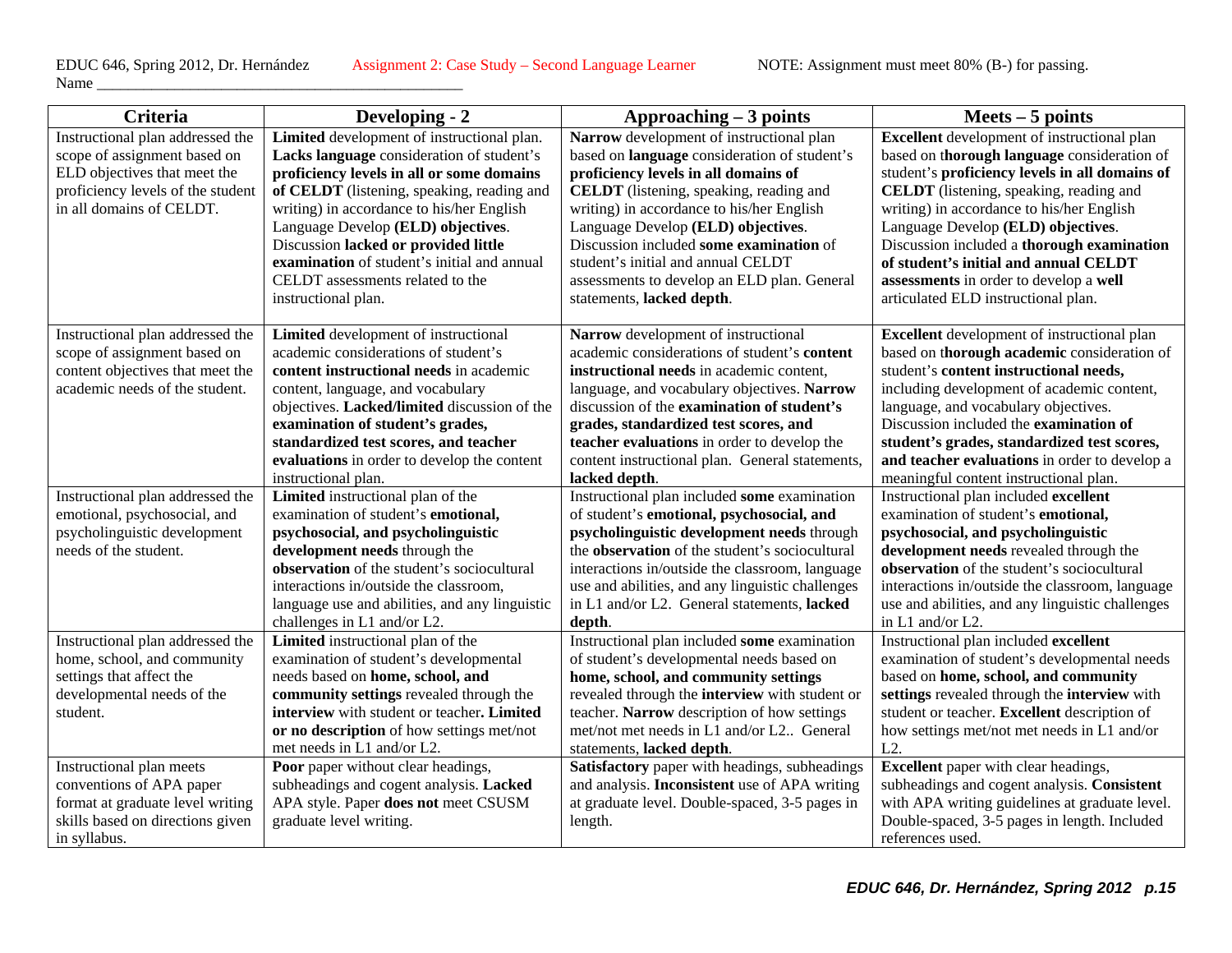| Criteria – 20 points total                                                                                                             | Developing - 2                                                                                                                                                                                                                                                                                                                                                                                | Approaching $-3$ points                                                                                                                                                                                                                                                                                                                                                  | $Mets - 4 points$                                                                                                                                                                                                                                                                                                                                                |
|----------------------------------------------------------------------------------------------------------------------------------------|-----------------------------------------------------------------------------------------------------------------------------------------------------------------------------------------------------------------------------------------------------------------------------------------------------------------------------------------------------------------------------------------------|--------------------------------------------------------------------------------------------------------------------------------------------------------------------------------------------------------------------------------------------------------------------------------------------------------------------------------------------------------------------------|------------------------------------------------------------------------------------------------------------------------------------------------------------------------------------------------------------------------------------------------------------------------------------------------------------------------------------------------------------------|
| Information on classroom<br>context with evidence of lesson<br>plan and implementation.                                                | Limited development of classroom<br>context, including grade level, student<br>classroom composition, number of<br>ELs/LTELs, EL levels and other details.<br>Lesson plan attached and described with<br>lack of details. Evidence demonstrated<br>lesson was implemented through video,<br>photographs, or student sample work.<br>Simple statements provided little<br>examination of plan. | Narrow development of classroom context,<br>including grade level, student classroom<br>composition, number of ELs/LTELs, EL levels<br>and other details. Lesson plan attached and<br>described with some details. Some evidence<br>demonstrated lesson was implemented<br>through video, photographs, or student sample<br>work. General statements, plan lacked depth. | <b>Excellent development of classroom context,</b><br>including grade level, student classroom<br>composition, number of ELs/LTELs, EL levels<br>and other details. Lesson plan attached and<br>described in a thorough manner. Evidence<br>demonstrated lesson was implemented<br>through video, photographs, and/or student<br>sample work.                    |
| Citations and references<br>include class readings<br>throughout paper to support<br>statements.                                       | Limited inclusion of cited or quoted text<br>from literature/textbooks read for class<br>concerning second language learners.<br><b>Lacked/limited literature citations</b><br>support the development of your lesson<br>plan. References/bibliography reflected<br>few or none of the readings cited in your<br>paper.                                                                       | Some inclusion of cited or quoted text from<br>literature/textbooks read for class concerning<br>second language learners. Few literature<br>citations support the development of your<br>lesson plan. References/bibliography<br>reflected readings cited in your paper.                                                                                                | <b>Excellent inclusion of cited or quoted text</b><br>from literature/textbooks read for class<br>concerning second language learners. Various<br>literature citations support the development<br>throughout the lesson plan.<br>References/bibliography reflected readings<br>cited in your paper.                                                              |
| Lesson reflection and<br>modifications of instructional<br>practice with relation to student<br>second language needs.                 | Limited lesson reflection and discussion of<br>modifications in the lesson. Reflection<br>included limited discussion of language<br>areas (listening, speaking, reading, writing).<br>Content or language objectives provided<br>for the lesson. Simple statements provided<br>little examination of plan.                                                                                   | Narrow lesson reflection and discussion of<br>modifications in the lesson addressed diverse<br>student backgrounds, incorporated<br>student culture and language needs, included<br>reflection of some language areas (listening,<br>speaking, reading, writing). Content and<br>language objectives provided for the lesson.<br>General statements, plan lacked depth.  | <b>Excellent lesson reflection and discussion of</b><br>modifications made throughout the lesson<br>addressed diverse student backgrounds,<br>incorporated student culture and language<br>needs, included reflection of various<br>language areas (listening, speaking, reading,<br>writing). Clear content and language<br>objectives provided for the lesson. |
| Lesson reflection and<br>modifications of instructional<br>practice with relation to<br>strategies for second language<br>acquisition. | Limited lesson reflection and discussion of<br>modifications of strategies used for<br>students, with limited inclusion<br>participation, engagement, accessibility to<br>content, differentiated learning/modalities,<br>and support for whole child (social,<br>emotional, cognition, home,<br>community) Simple statements provided<br>little examination of plan.                         | Narrow lesson reflection and discussion of<br>modifications of strategies used for all<br>students, with some inclusion of participation,<br>engagement, accessibility to content,<br>differentiated learning/modalities, and<br>support for whole child (social, emotional,<br>cognition, home, community). General<br>statements, plan lacked depth.                   | <b>Excellent lesson reflection and discussion of</b><br>modifications of strategies used for all<br>students, including participation, engagement,<br>accessibility to content, differentiated<br>learning/modalities, and support for whole<br>child (social, emotional, cognition<br>development, home, community dimensions of<br>learning).                  |
| Paper meets conventions of<br>APA paper format at graduate<br>level writing skills based on<br>directions given in syllabus.           | Poor paper without clear headings,<br>subheadings and cogent analysis. Lacked<br>APA style. Paper does not meet CSUSM<br>graduate level writing.                                                                                                                                                                                                                                              | Satisfactory paper with headings, subheadings<br>and analysis. Inconsistent use of APA writing<br>at graduate level. Double-spaced, 1" margins,<br>10 pages maximum in length. Included<br>introduction, body, conclusion, and references.                                                                                                                               | Excellent paper with clear headings,<br>subheadings and cogent analysis. Consistent<br>with APA writing guidelines at graduate level.<br>Double-spaced, 1" margins, 10 pages<br>maximum in length. Included introduction,<br>body, conclusion, and references.                                                                                                   |